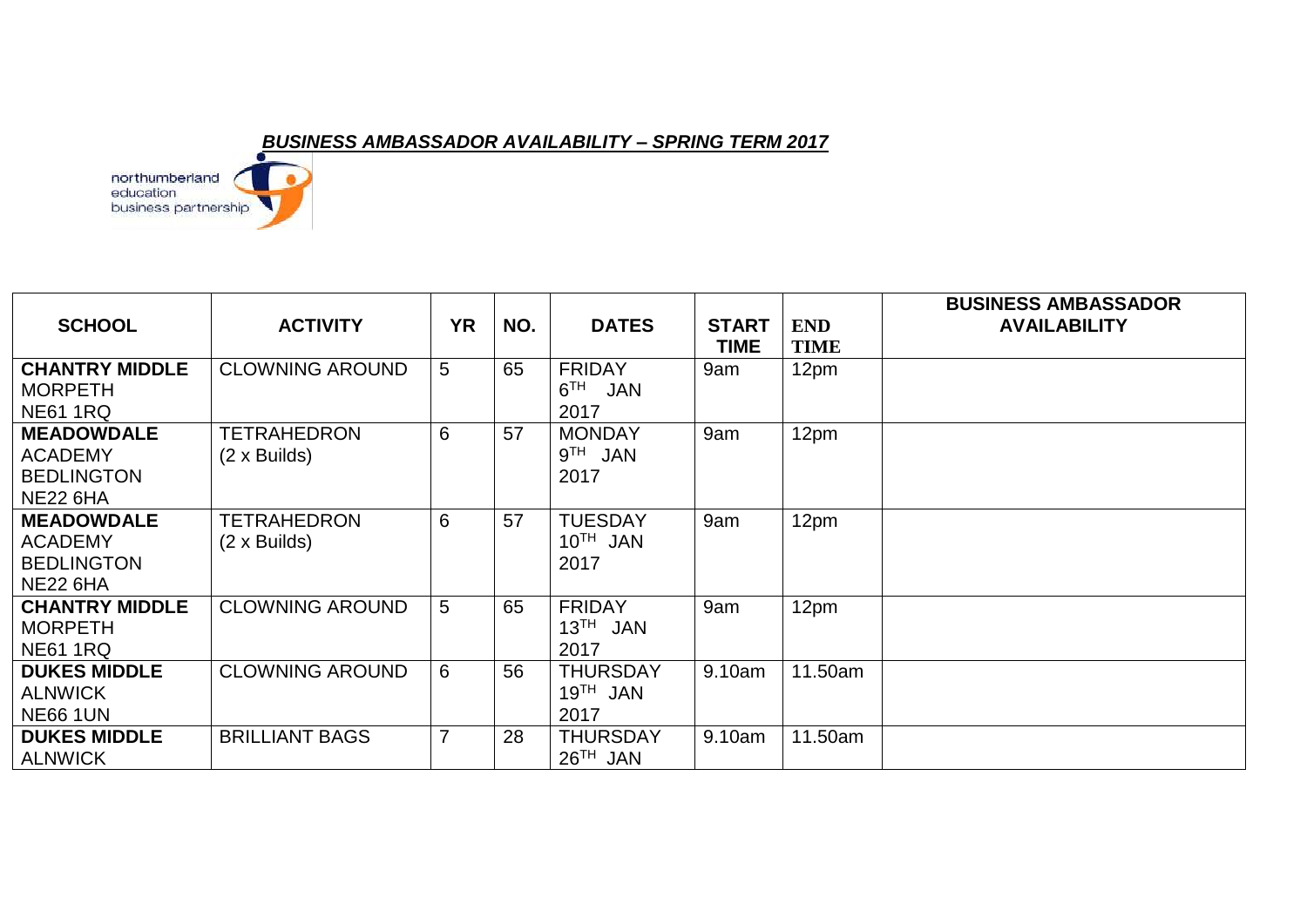| <b>NE66 1UN</b>                                                         |                                       |                |     | 2017                                                     |        |         |                                                                                                                                                                                                                                                                                        |
|-------------------------------------------------------------------------|---------------------------------------|----------------|-----|----------------------------------------------------------|--------|---------|----------------------------------------------------------------------------------------------------------------------------------------------------------------------------------------------------------------------------------------------------------------------------------------|
| <b>BEDLINGTON HIGH</b><br><b>NE22 7DS</b>                               | <b>BRILLIANT BAGS</b>                 | 8              | 48  | WEDNESDAY<br>1ST FEB<br>2017                             | 9.10am | 12.30pm |                                                                                                                                                                                                                                                                                        |
| <b>CHANTRY MIDDLE</b><br><b>MORPETH</b><br><b>NE61 1RQ</b>              | <b>DUCK PRODUCTION</b>                | $\overline{7}$ | 65  | <b>FRIDAY</b><br>$3RD$ FEB<br>2017                       | 9.am   | 12pm    |                                                                                                                                                                                                                                                                                        |
| <b>SEATON DELAVAL</b><br><b>FIRST</b><br><b>NE25 0EP</b>                | <b>CLOWNING AROUND</b>                | $\overline{4}$ | 34  | WEDNESDAY<br>8 <sup>TH</sup> FEB<br>2017                 | 9am    | 11.20am |                                                                                                                                                                                                                                                                                        |
| <b>NEWMINSTER</b><br><b>MIDDLE</b><br><b>MORPETH</b><br><b>NE61 1RH</b> | <b>ENTERPRISE DAY</b><br>Activity tbc | 5, 6,<br>7 & 8 | 511 | <b>FRIDAY</b><br>$10TH$ FEB<br>2017                      | 9am    | 3.30pm  | To deliver this event I am looking for:<br>20 Ambassadors who are willing to<br>facilitate an all-day activity (activity tbc).<br>You will be working in your own classroom<br>all day (there will be a teacher with you at<br>all times).<br>Training and resources will be provided. |
| <b>BEDLINGTON HIGH</b><br><b>NE22 7DS</b>                               | <b>BRILLIANT BAGS</b>                 | 8              | 47  | WEDNESDAY<br>$15TH$ FEB<br>2017                          | 9.10am | 12.30pm |                                                                                                                                                                                                                                                                                        |
| <b>CHANTRY MIDDLE</b><br><b>MORPETH</b><br><b>NE61 1RQ</b>              | <b>DUCK PRODUCTION</b>                | $\overline{7}$ | 65  | <b>FRIDAY</b><br>$17th$ FEB<br>2017                      | 9.am   | 12pm    |                                                                                                                                                                                                                                                                                        |
| <b>LINDISFARNE</b><br><b>MIDDLE</b><br><b>ALNWICK</b>                   | <b>TETRAHEDRON</b><br>(2 BUILDS)      | 6              | 81  | <b>MONDAY</b><br>6 <sup>TH</sup><br><b>MARCH</b><br>2017 | 9.am   | 12pm    |                                                                                                                                                                                                                                                                                        |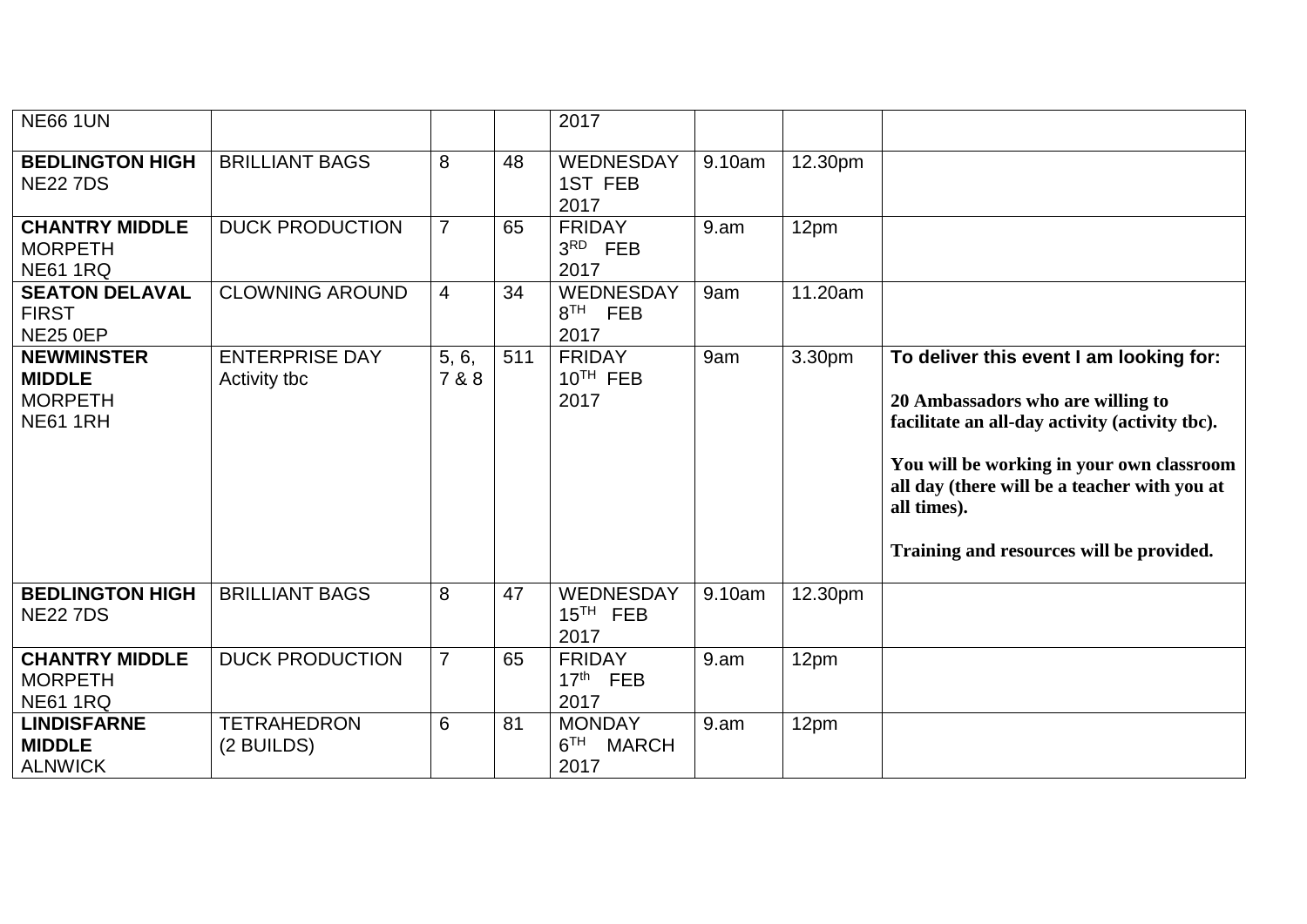| <b>NE66 1AX</b>                                                          |                                                                         |                |     |                                                      |      |         |                                                                                                                                                                                                                                                                                                                                                |
|--------------------------------------------------------------------------|-------------------------------------------------------------------------|----------------|-----|------------------------------------------------------|------|---------|------------------------------------------------------------------------------------------------------------------------------------------------------------------------------------------------------------------------------------------------------------------------------------------------------------------------------------------------|
| <b>LINDISFARNE</b><br><b>MIDDLE</b><br><b>ALNWICK</b><br><b>NE66 1AX</b> | <b>TETRAHEDRON</b><br>(2 BUILDS)                                        | $\overline{7}$ | 66  | <b>TUESDAY</b><br>7 <sup>TH</sup><br>MARCH<br>2017   | 9.am | 12pm    |                                                                                                                                                                                                                                                                                                                                                |
| <b>LINDISFARNE</b><br><b>MIDDLE</b><br><b>ALNWICK</b><br><b>NE66 1AX</b> | <b>ENTERPRISING</b><br><b>HOMES</b>                                     | 8              | 48  | WEDNESDAY<br>8 <sup>TH</sup><br><b>MARCH</b><br>2017 | 9.am | 12pm    |                                                                                                                                                                                                                                                                                                                                                |
| <b>LINDISFARNE</b><br><b>MIDDLE</b><br><b>ALNWICK</b><br><b>NE66 1AX</b> | <b>ENTERPRISING</b><br><b>HOMES</b>                                     | 8              | 48  | <b>FRIDAY</b><br>10TH MARCH<br>2017                  | 9.am | 12pm    |                                                                                                                                                                                                                                                                                                                                                |
| <b>HIGHFIELD MIDDLE</b><br><b>PRUDHOE</b><br><b>NE42 6EY</b>             | <b>CLOWNING AROUND</b>                                                  | 5              | 55  | <b>TUESDAY</b><br>14TH MARCH<br>2017                 | 9am  | 11.50am |                                                                                                                                                                                                                                                                                                                                                |
| <b>HIGHFIELD MIDDLE</b><br><b>PRUDHOE</b><br><b>NE42 6EY</b>             | <b>CLOWNING AROUND</b>                                                  | 5              | 55  | WEDNESDAY<br>15 <sup>TH</sup> MARCH<br>2017          | 9am  | 11.50am |                                                                                                                                                                                                                                                                                                                                                |
| <b>NEWMINSTER</b><br><b>MIDDLE</b><br><b>MORPETH</b><br><b>NE61 1RH</b>  | <b>STEM DAY</b><br>Science / Technology<br>and Engineering<br>Workshops | $\overline{7}$ | 130 | <b>FRIDAY</b><br>17 <sup>TH</sup> MARCH<br>2017      | 9am  | 3.30pm  | To deliver this event I am looking for:<br>10 Ambassadors who are willing to<br>facilitate their own 1 hour workshop<br>connect to the world of Science,<br><b>Technology or Engineering.</b><br>If you do not have a 1 hour workshop<br>connected to Science, Technology or<br>Engineering I do have some that you may<br>like to facilitate. |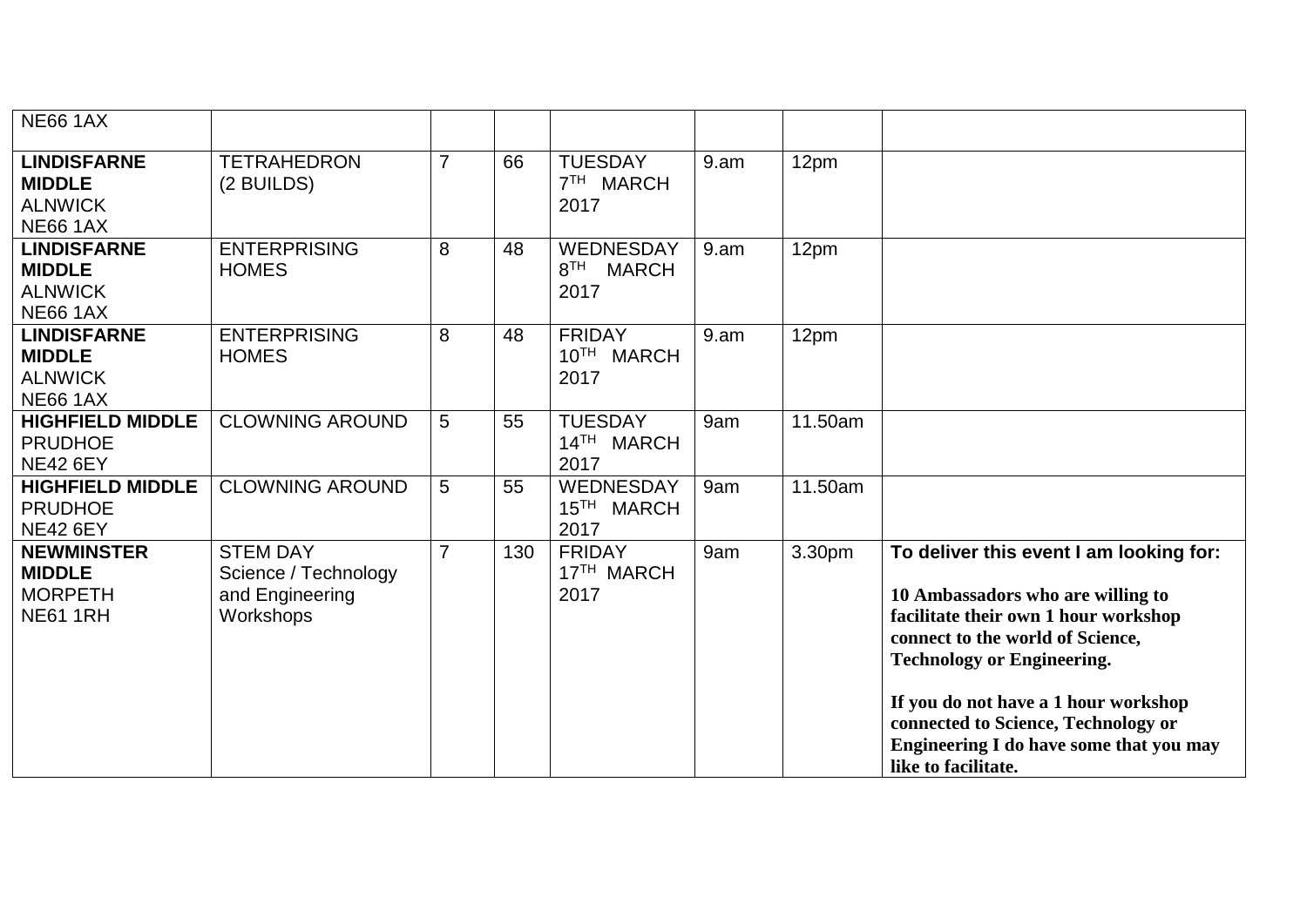|                                                              |                         |                |     |                                                  |     |         | I would need to ask you to repeat your<br>workshop 5 times during the school day.<br>You will be working in your own classroom<br>all day (there will be a teacher with you at<br>all times).<br>Training and resources will be provided.                                                                                                                                                                                                                 |
|--------------------------------------------------------------|-------------------------|----------------|-----|--------------------------------------------------|-----|---------|-----------------------------------------------------------------------------------------------------------------------------------------------------------------------------------------------------------------------------------------------------------------------------------------------------------------------------------------------------------------------------------------------------------------------------------------------------------|
| <b>HIGHFIELD MIDDLE</b><br><b>PRUDHOE</b><br><b>NE42 6EY</b> | <b>DUCK PRODUCTION</b>  | 8              | 108 | <b>TUESDAY</b><br>21 <sup>ST</sup> MARCH<br>2017 | 9am | 12pm    |                                                                                                                                                                                                                                                                                                                                                                                                                                                           |
| <b>DUKES MIDDLE</b><br><b>ALNWICK</b><br><b>NE66 1UN</b>     | <b>DUCK PRODUCTION</b>  | 8              | 35  | <b>THURSDAY</b><br>23RD MARCH<br>2017            | 9am | 11.50am |                                                                                                                                                                                                                                                                                                                                                                                                                                                           |
| <b>CHANTRY MIDDLE</b><br><b>MORPETH</b><br><b>NE61 1RQ</b>   | <b>CONSTRUCTION DAY</b> | $\overline{7}$ | 130 | <b>FRIDAY</b><br>31 <sup>ST</sup> MARCH<br>2017  | 9am | 3.20pm  | To deliver this event I am looking for:<br>Ambassadors who are connected to the<br><b>World of Construction or Engineering.</b><br>If you are connected to the Construction or<br><b>Engineering World I am really keen to</b><br>hear from you.<br>If you are interested and available to<br>facilitate a workshop (timing tbc) but don't<br>have an activity I may have one that you<br>would like to use.<br>You will be working in your own classroom |